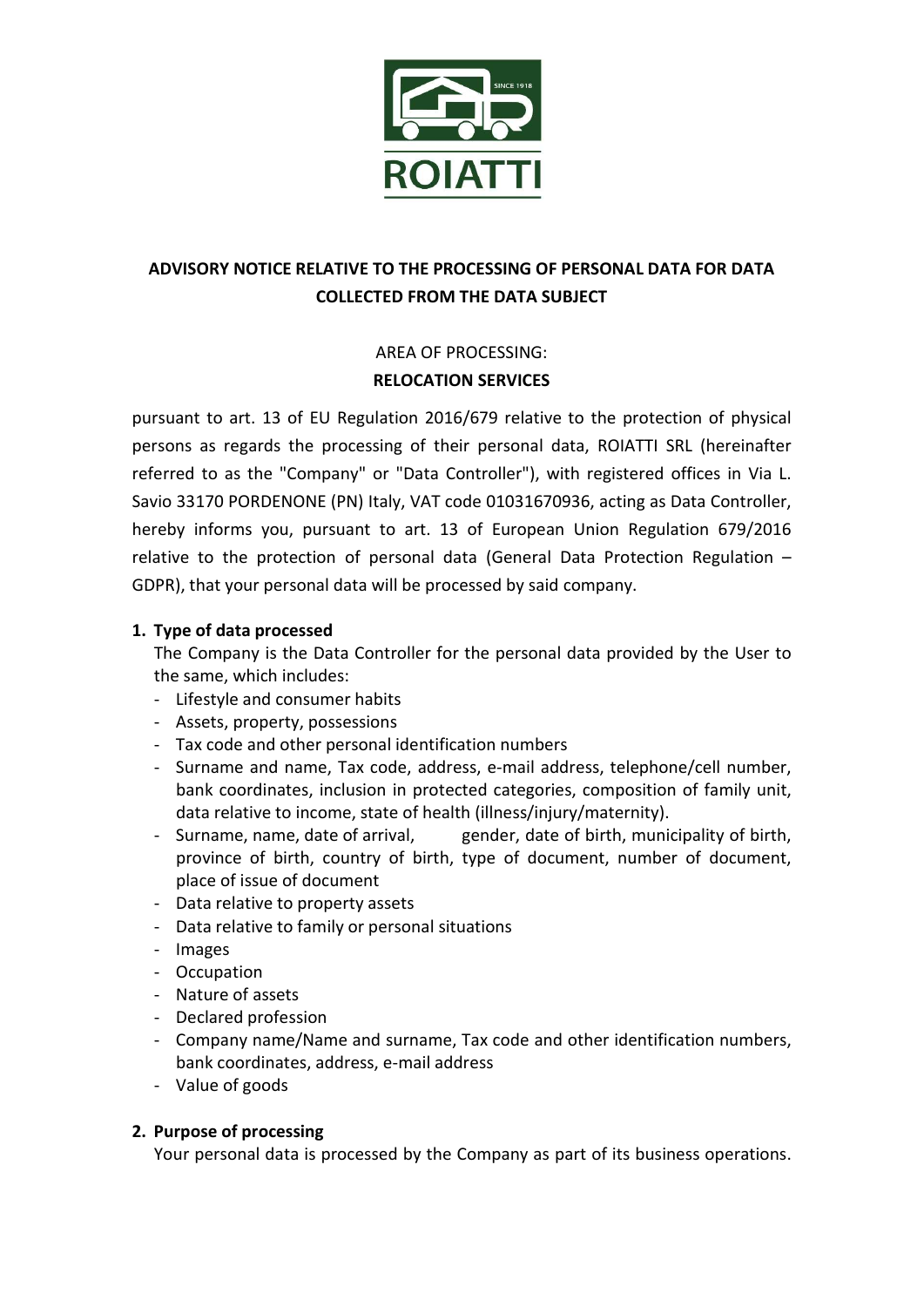

In particular, the personal data provided by the Data Subjects will be processed, if appropriate using IT instruments, for the following purpose:

Management of its clients.

Legal grounds justifying the processing of the data: Processing is necessary for the execution of a contract to which the Data Subject is a party or for the execution of pre-contractual measures adopted by request of the same.

Said legal grounds are based on the following legislation: European Union Norms.

## 3. Methods of processing

The personal data will be processed by the Company using electronic and manual systems in compliance with the principles of fairness, lawfulness and transparency as set forth in current legislation governing the protection of personal data and safeguarding the confidentiality of the Data Subject, by employing technical and organizational security measures intended to guarantee an adequate level of security.

## 4 Conservation of the data

The personal data provided by the Data Subject will be processed for the period necessary to fulfil the service requested and, solely for tax purposes, for a further ten years from the completion of the service.

## 5. Communication, diffusion and transfer of the personal data

The personal data shall be processed, to the extent necessary, by authorized employees of the Data Controller who have received adequate training and instructions, as well as by employees of third party subjects who provide services to the Data Controller and process the personal data on behalf of and subject to the instructions of the latter as the subject responsible for such processing.

As regards the communication of the personal data to third parties, the recipients may be:

Categories:

- Recipient: Other public administrations (e.g. Municipalities)
- Recipient: Consultants and freelance professionals, whether individually or in associations.
- Recipient: Clients, hauliers, shipping companies, agents, software experts, professional consultants used by ourselves to ensure compliance with legal requirements.
- Recipient: Suppliers, hauliers, shipping companies, agents, software experts,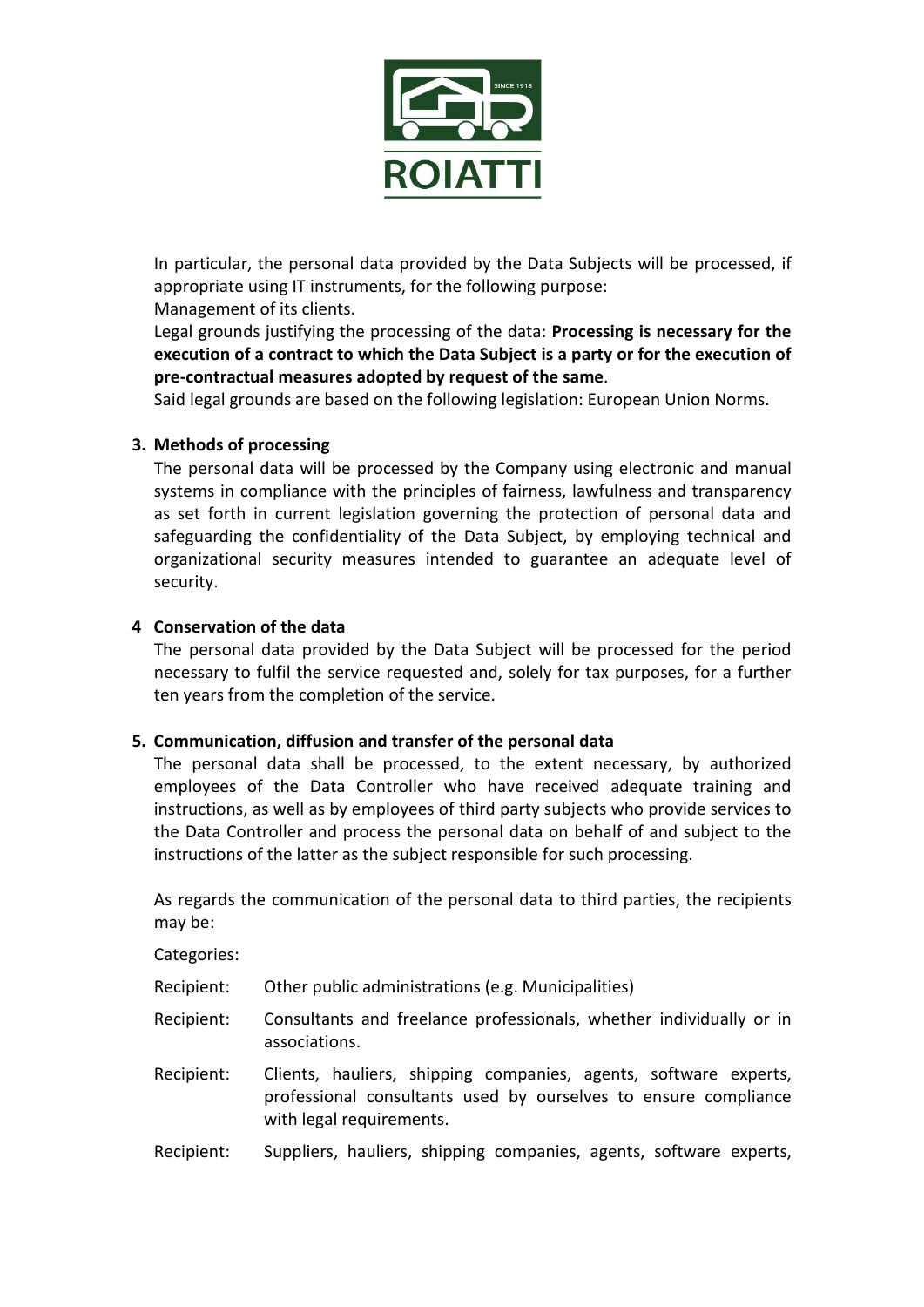

professional consultants used by ourselves to ensure compliance with legal requirements.

More in general, during the course of the Company's normal business activities, the personal data may be communicated to subjects engaged the control, review and certification of the business activities of the Data Controller, consultants and freelance professionals engaged to provide assistance in fiscal and legal matters and, in the case of corporate operations for which it is necessary to assess the company's assets, bodies and public administrative organizations as well as persons who are lawfully permitted to receive such information, judicial authorities in Italy and broad and other public authorities, for purposes relating to legal obligations, or for the fulfilment of obligations undertaken in and deriving from contractual agreements, including the requirements deriving from legal proceedings.

The contact data may be communicated for occasional requirements to the Data Controller's clients or suppliers, for example when it is necessary to collaborate with said subjects for the provision of a service.

#### 6. Automated processing and/or profiling

If the processing of your personal data involves automated processing or profiling, the characteristics of the same are as follows: This type of processing is not used.

## 7. Other subjects connected with the processing represented in the European Union by the Data Processor:

Name and surname of Data Processor: AGOSTINO PROSDOCIMO Tax code: PRSGTN49L09F770I

Person(s) responsible:

Name and surname: VIRNA ROSSI Tax code: RSSVRN64T62G888U

Name and surname: CLAUDIA PROSDOCIMO Tax code: PRSCDM83T47F770K

Name and surname: YURY KRASILNIKOV Tax code: KRSYRY85E18Z154X

Name and surname: ALICE ANSELMI Tax code: NSLLCA82M57D530J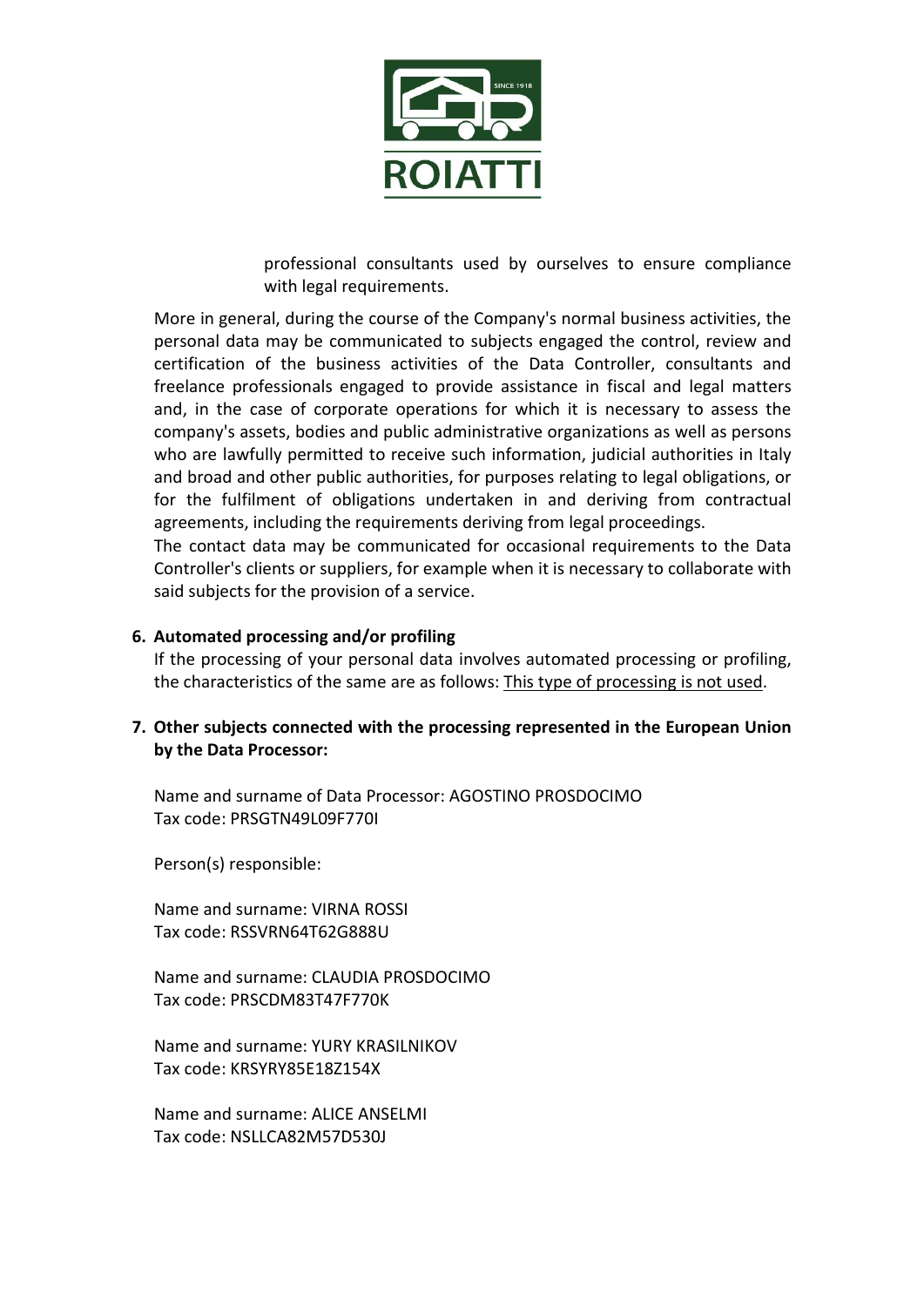

## 8. Rights of the Data Subject

In relation to the processing of the data described herein, the Data Subject may exercise the rights set forth in articles 15-21 of the General Data Protection Regulation, including:

- to receive confirmation of the existence of the Data and access their content (right of access)
- to obtain updating, modification and/or correction of the Data (right of rectification);
- to request the erasure or restriction of the processing of Data processed in breach of the law, including Data whose conservation is not necessary in relation to the purposes for which the Data were collected or otherwise processed (right to be forgotten or right to restriction of the processing); right to oppose the processing (right to object);
- to file complaints with the Supervisory Authority (Italian Data Protection Authority) in case of any breach of the regulations concerning the protection of Personal Data;
- to receive copies in digital format of the Data relative to the Data Subject, when such Data have been provided in relation to the contract and to request the transfer of such Data to a different Data Controller (right to data portability).

In order to exercise the above-mentioned rights, the Data Subject may contact the Data Controller by sending a request to:

Type of contact: Address: Notes:

When contacting our Company, the Data Subject must ensure that they include their name, e-mail or postal address and/or telephone number(s) in order to ensure that the request is handled correctly.

PORDENONE, 14/06/2018

THEREFORE:

I the undersigned

Tax code:

Give my consent to the Data Controller to implement the activities described hereabove, for which such consent represents the legal ground for said processing and, for this reason,

Give my consent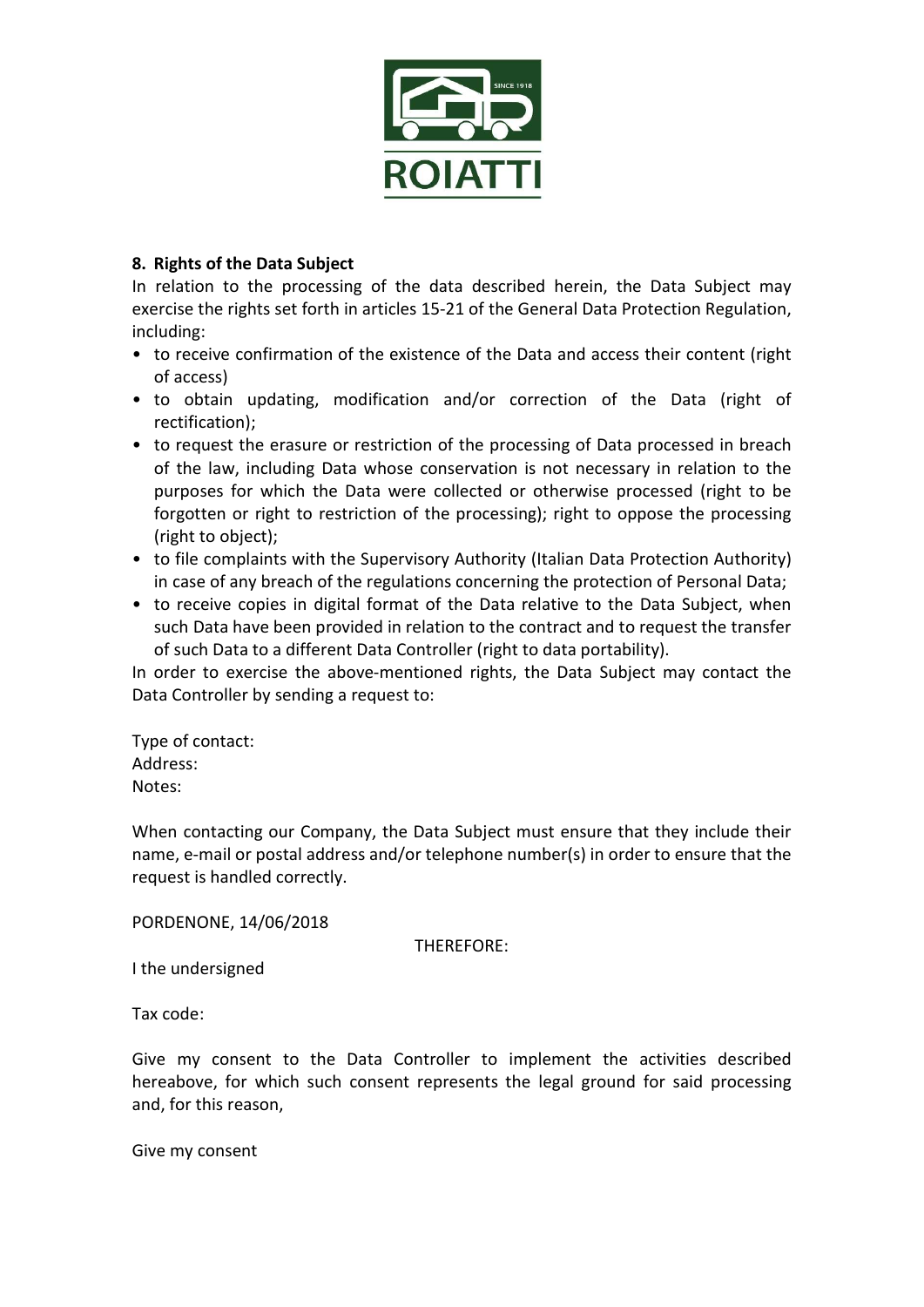

Do not give my consent

(N.B. The box must NOT be pre-flagged, and both the forms and the giving of consent must be tracked).

PORDENONE, 14/06/2018

Signature

## ADVISORY NOTICE PURSUANT TO ART. 7 OF [ITALIAN] LEGISLATIVE DECREE NO. 70/2003 AND EUROPEAN REGULATION NO. 676/16 (GDPR)

Pursuant to art. 7 of *[Italian]* Legislative Decree no. 70/2003 "Implementation of Directive 2000/31/CE relative to certain legislative aspects of the information services offered on the domestic market, and with special reference to e-commerce", we provide herewith the following information:

Name of the provider of the service: ROIATTI Srl, hereinafter referred to as the DATA **CONTROLLER** Registered offices: Via L. Savio, 14 – 33170 Pordenone (PN) Italy Contact: +39 0434 573040 VAT code: 01031670936 Data Protection Officer, if appointed: call +39 0434 573040 for info

## ADVISORY NOTICE CONCERNING THE PROCESSING OF PERSONAL DATA - ART. 13 OF REGULATION 679/16

The personal data collected on this site, as well as all other information concerning yourself, whether directly or indirectly, are processed and utilized as laid down in the principles set forth in Regulation 679/16.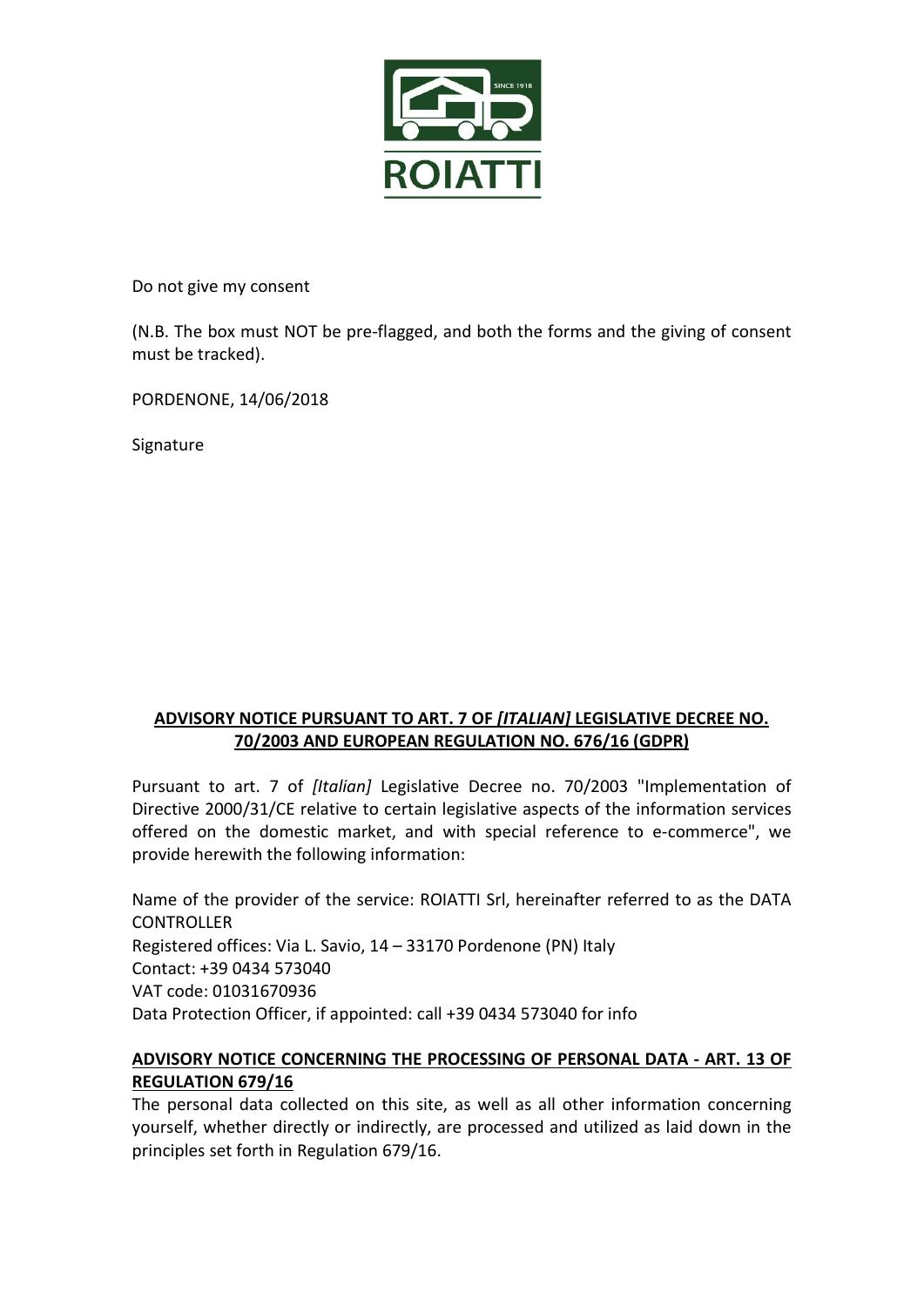

Pursuant to and in accordance with the above-mentioned Regulation, the DATA CONTROLLER informs you that any data collected via the internet web site will be processed using principally IT instruments and procedures and for the following purposes:

- to respond to any queries submitted by yourself;
- to create and maintain a database of the most frequent queries, suggestions, and communications;
- to subscribe to our newsletter;
- for the technical management of navigation (see also "Processing of cookies").

The provision of the Registration Data is obligatory; failure to provide all or part of the data expressly indicated as being necessary for the achievement of the stated purpose shall preclude the possibility of Roiatti providing any response to your queries. The legal grounds on which the processing of the data is based are set forth in article 6, section 1, paragraph B of Regulation 679/16; in other words, such processing is necessary for the execution of a contract to which the subject is a party or for the execution of a contract to which the data subject is a party or for the execution of precontractual measures enacted by request of the same.

The data provided by yourself will be made known only to those employees of Roiatti s.r.l. who are specifically authorized to process such data in their capacity as Data Processors, and in any case solely for the purpose of completing the activities requested by yourself. Our employees are obliged to maintain confidentiality, also as required by our specific internal regulations. In any case, the data will never be divulged to third parties.

The data provided by yourself will be conserved for the period set forth in current legislation and regulations.

The data controller is ROIATTI Srl – Via L. Savio, 14 – 33170 Pordenone (PN) Italy, in the person of said company's legal representative, whom you may contact in order to exercise the rights set forth in articles 15, 16, 17, 18, 20, 21 and 77 of Regulation 679/16. Said rights may be exercised with the Data Protection Officer if nominated by the Data Controller.

The exercising of the rights set forth hereabove is conditional on the limits, regulations and procedures specified in the above-mentioned Regulation, which you are required to know and apply. Furthermore, in application of the terms of article 12, section 3, the Data Controller shall provide the Data Subject with information relative to the measures implemented, without any unjustified delay and in any case not later than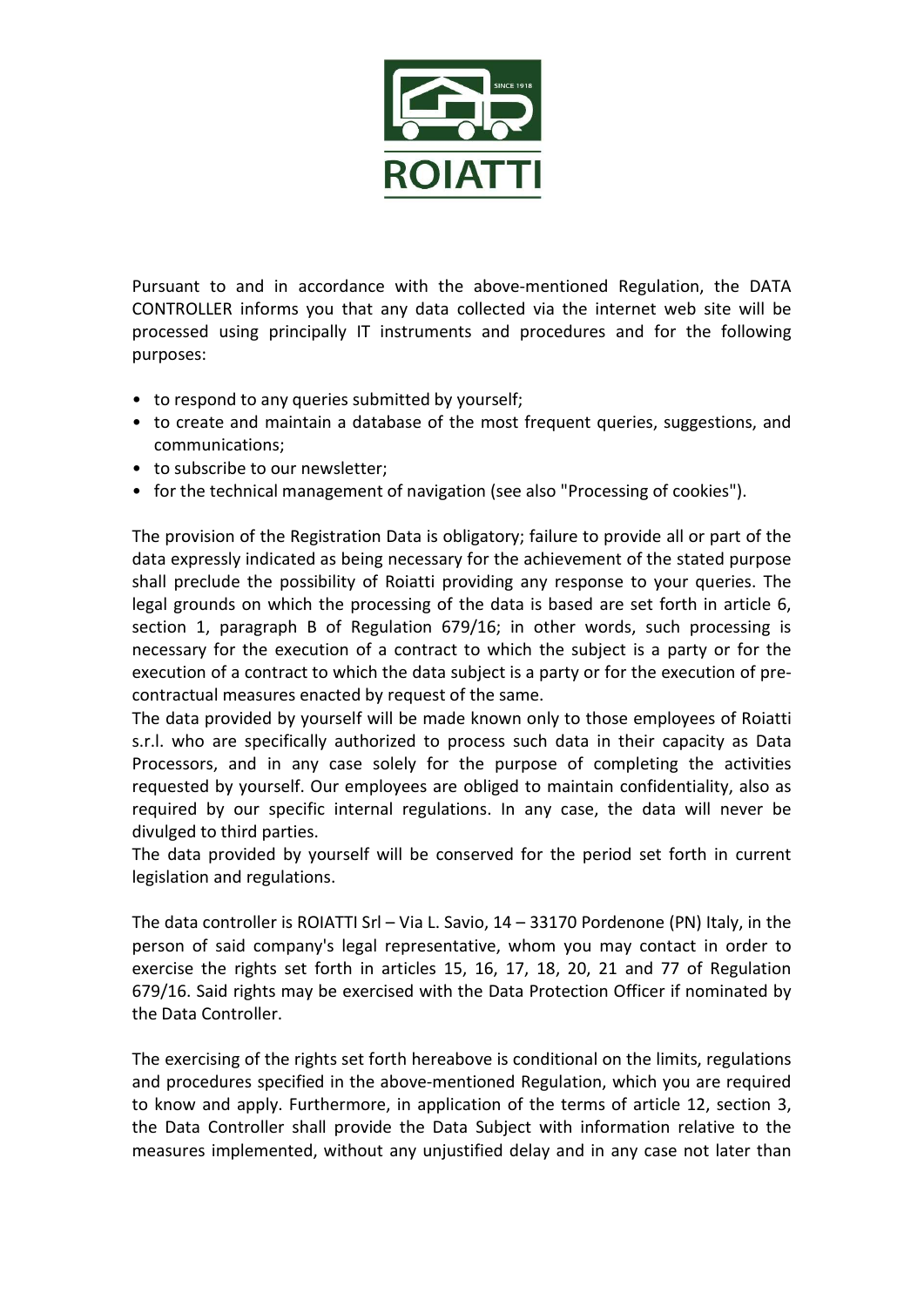

one month after receipt of the Data Subject's request. This date may be extended by two months, if necessary, taking into account the complexity and number of requests. The Data Controller shall inform the Data Subject of such extension and the motives for the delay not later than one month after receipt of the request.

## ADVISORY NOTICE CONCERNING THE USE OF COOKIES

In order to ensure efficient operation and to guarantee the services provided by third parties, our website utilizes technical cookies.

Technical cookies are used exclusively for the transmission of a message over an electronic communication network, either to the extent strictly necessary to the supplier of a service or the information company explicitly requested by the subscriber or the user for the provision of such service. These cookies are not used for any other purpose, and are installed as part of the normal navigation of our pages.

Cookies may be subdivided into navigation or session cookies, which serve to ensure normal navigation and use of the web site (such as making purchases or entering authentication in order to access reserved areas); "function" cookies, which allow the user to select from a number of parameters when browsing the site (e.g. the language, the products selected for a purchase etc.); these parameters are intended to improve the user experience. The prior consent of the user is not required for the installation of these cookies, but it is obligatory to provide this advisory notice pursuant to art. 13 of Regulation European Union 679/16 governing the protection of personal data.

When navigating a site, the user may also receive cookies from other sites or web servers (so-called "third party cookies"); this is because the site being visited may feature content such as, for example, images, maps, sounds, specific links to web pages from other domains on servers other than those containing the page requested. ROIATTI S.r.l. uses third party cookies, especially cookies from Google Analytics services (used by Google to collect and provide information in an aggregate form relative to the number of users and the way in which the user interacts with the site). The information generated by cookies relative to the utilization of the web site are transferred to Google Inc. (For information concerning use and, if appropriate, deactivation, please visit http://www.google.com/analytics/learn/privacy.html ).

The web site may also feature third party cookies from Facebook, Twitter and YouTube, which are not present on the servers of the web site; as a consequence, these are not transferred to the user's terminal. These cookies are activated if the user clicks on the FB, TW or YT icons or enters the respective social media sites, or uses the relative services in API. For information and instructions for disabling the saving of